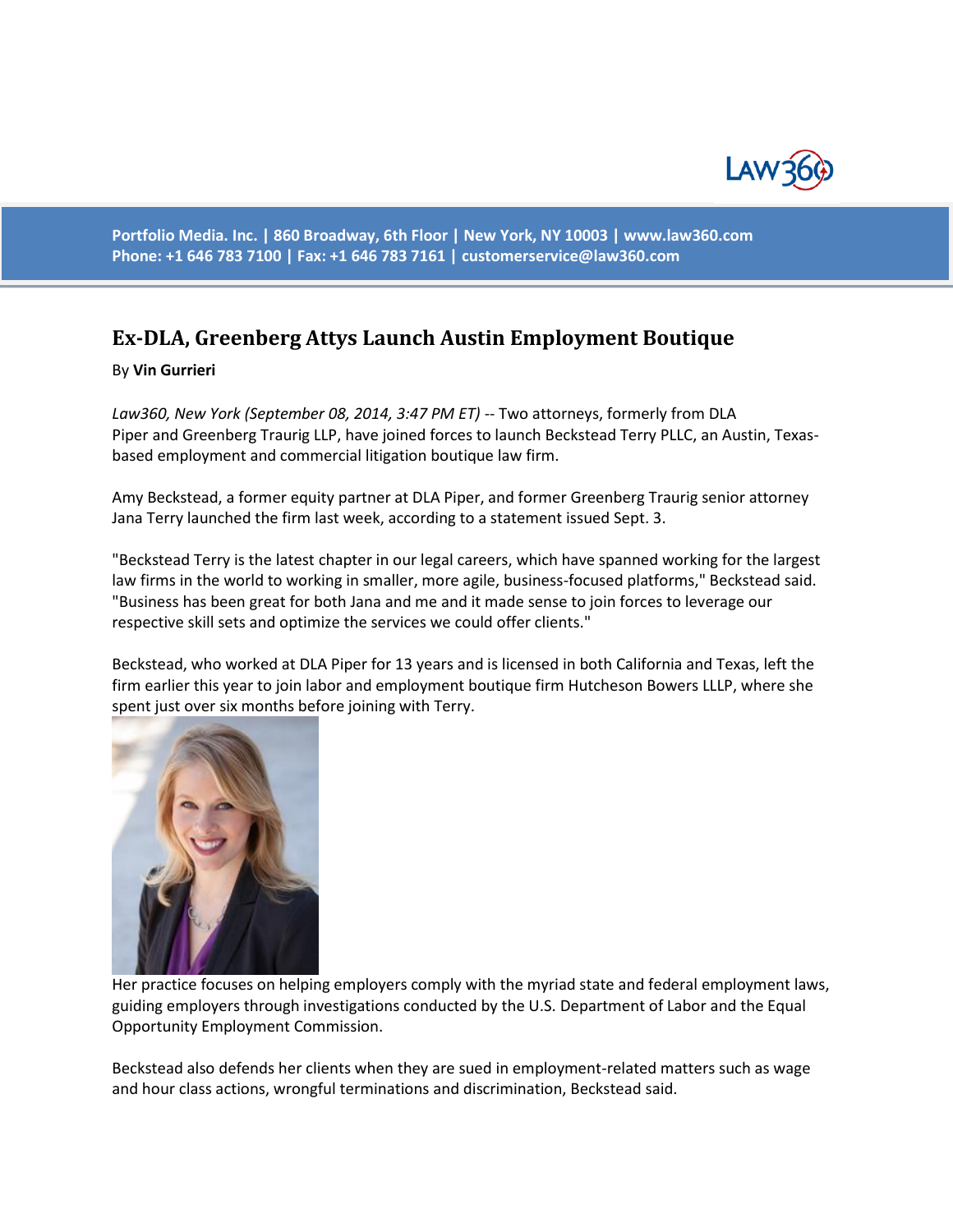The former DLA Piper attorney said that she loved working at the firm and plans to maintain a working relationship with many of its attorneys. But Beckstead said that the opening of the new firm allows her "to still do the same thing I was doing, but on my own terms."

Terry, who left Greenberg Traurig three years ago to work as a solo practitioner, focuses her practice on commercial litigation matters, particularly on litigation involving employment disputes, commercial real estate and matters involving breaches of commercial contracts. She also provides transactional advice with respect to employment matters, according to the new firm.



Prior to her nearly six-year stint at Greenberg Traurig, Terry had also practiced at Baker & Hostetler LLP andMcKool Smith PC.

Terry received her law degree from the University of Chicago Law School in 1996, and Beckstead earned her law degree from the University of Kansas Law School in 2001.

Terry and Beckstead first became acquainted during the early days of the Mother Attorney Mentoring Association, or MAMA, in Austin. Beckstead founded the networking group, which includes more than 350 attorneys in Travis County who are working mothers. Terry served as a co-founder and was one of the group's earliest volunteers.

Beckstead said that she had been a part of a similar group while working in DLA Piper's San Diego office and that the group has since taken off in a way she didn't expect. Over time, MAMAs has gained a lot of support from both the community as well as many law firms, including DLA Piper, which regularly hosts meetings for the group, Beckstead said.

Of the new boutique venture, Terry said that she has enjoyed the opportunity to open a business and focus on clients' needs in a way that is independent of the model used by larger firms.

"Big law can be weighed down by the need to finance big overhead," Terry said. "Having [a boutique firm] makes for a better client experience."

Both attorneys noted that being part of a boutique firm allows them to charge clients rates that are competitive and more reasonable for the Austin market than rates charged by some larger firms.

Terry also said that advances in technology have "leveled the playing field" and allow smaller firms to offer services to clients that are at least on par if not better than those offered by large firms, something which will ultimately benefit her and Beckstead's clients.